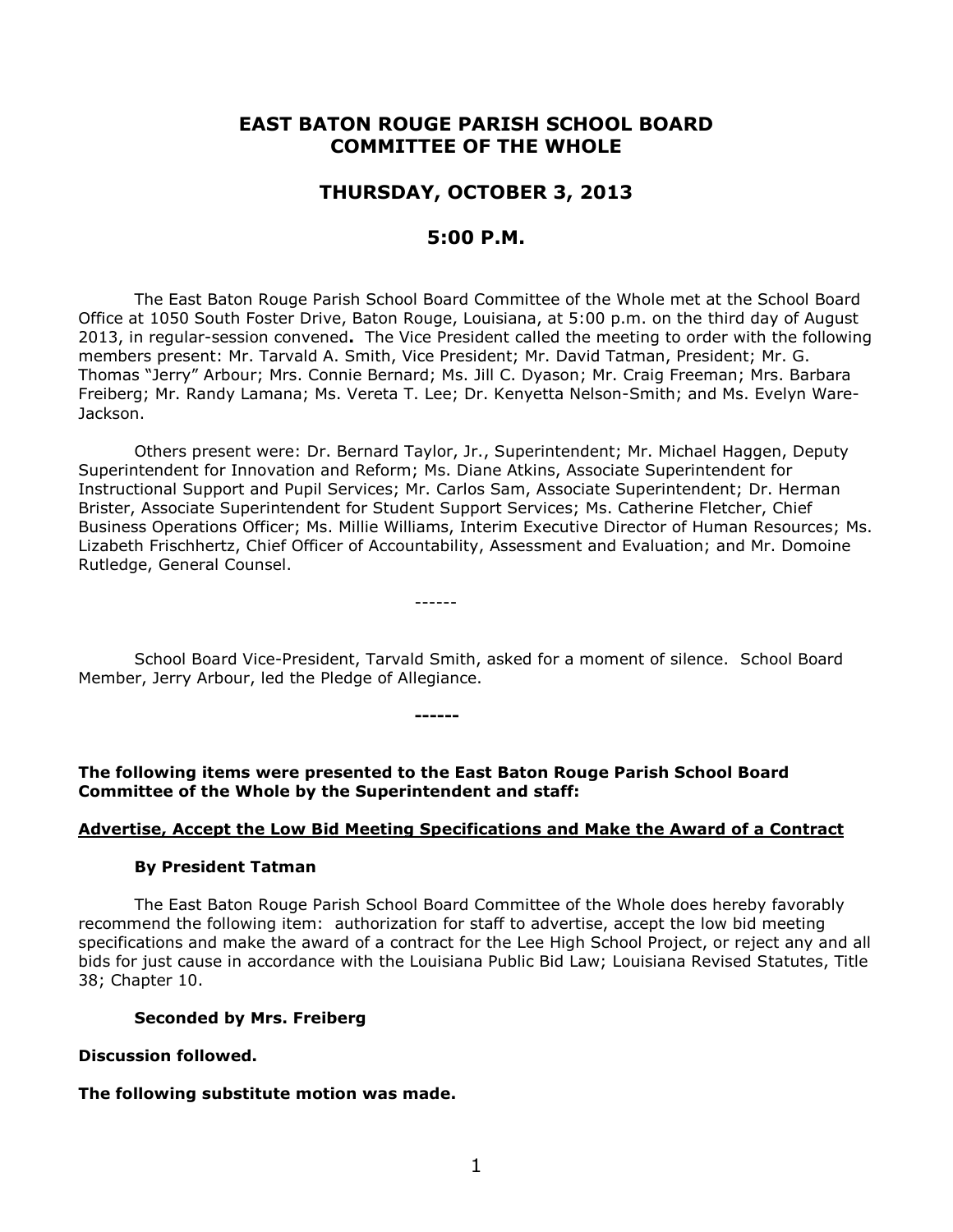### **By Mr. Arbour**

The East Baton Rouge Parish School Board Committee of the Whole does hereby favorably recommend the following item: authorization for staff to advertise, accept the bids received and refer to the full board for approval of the contract in accordance with the Louisiana Public Bid Law; Louisiana Revised Statutes, Title 38; Chapter 10.

### **Seconded by Mr. Lamana**

**The vote on the substitute motion was as follows:**

| Yeas: $(8)$    | Mr. Arbour, Mrs. Bernard, Mrs. Dyason, Mrs. Freiberg, Mr.<br>Lamana, Dr. Nelson-Smith, Vice President Smith, and President<br>Tatman |
|----------------|--------------------------------------------------------------------------------------------------------------------------------------|
| Nays: $(2)$    | Mr. Freeman and Ms. Ware-Jackson                                                                                                     |
| Abstained: (0) | None                                                                                                                                 |
| Absent: (1)    | Ms. Lee                                                                                                                              |

**The substitute motion was favorably recommended to the full Board.**

**------**

### **Renewal of Contract**

### **By Mrs. Bernard**

The East Baton Rouge Parish School Board Committee of the Whole does hereby favorably recommend the following item: approval of the AlwaysCare contract renewal for voluntary, fullyinsured dental and vision insurance for a period of January 1, 2014, through December 31, 2015.

### **Seconded by President Tatman**

**The vote on the motion was as follows:**

| <b>Yeas: (10)</b> | Mr. Arbour, Mrs. Bernard, Mrs. Dyason, Mr. Freeman, Mrs.       |
|-------------------|----------------------------------------------------------------|
|                   | Freiberg, Mr. Lamana, Ms. Lee, Vice President Smith, President |
|                   | Tatman, and Ms. Ware-Jackson                                   |

- **Nays: (0) None**
- **Abstained: (1) Dr. Nelson-Smith**
- **Absent: (0) None**

### **The motion was favorably recommended to the full Board.**

**------**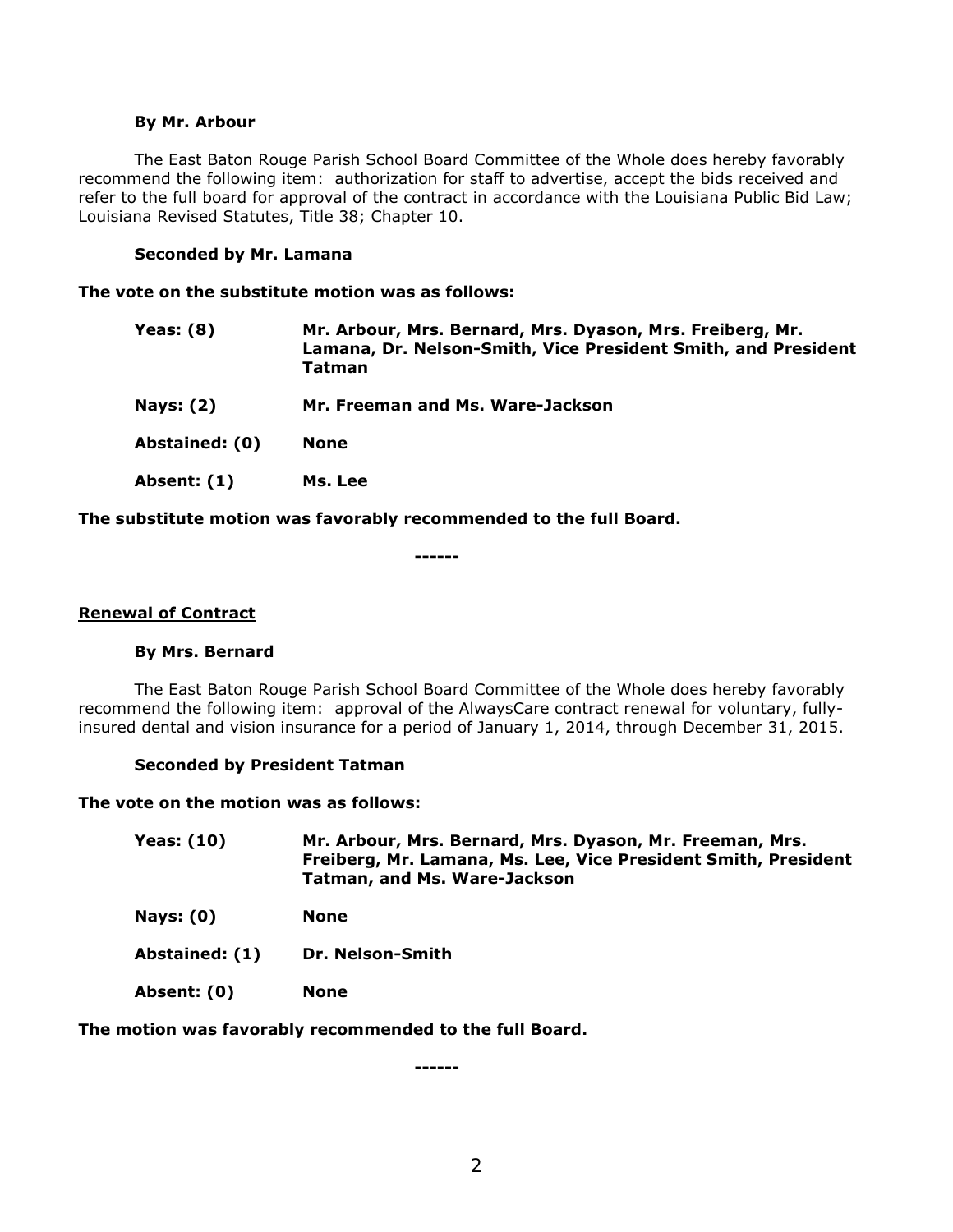## **Professional Services Agreement**

### **By Mr. Lamana**

The East Baton Rouge Parish School Board Committee of the Whole does hereby favorably recommend the following item: approval of a professional services agreement between the East Baton Rouge Parish School Board and the Intercultural Development Research Association regarding external evaluation services for the English as a Second Language (ESL) program in the amount of \$25,000.00. (Funding Source: Title III).

### **Seconded by Mr. Freeman**

# **Favorably recommended to the full Board by a vote of all the members.**

**------**

# **School Name Changes**

### **By Mr. Freeman**

The East Baton Rouge Parish School Board Committee of the Whole does hereby favorably recommend the following item: approval to submit the following school name changes to the Louisiana Department of Education, in compliance with Board policy for naming schools:

North Banks Middle School (formerly Banks Elementary) East Baton Rouge Readiness Superintendent's Academy (formerly Valley Park) Christa McAuliffe Superintendent's Academy (formerly Christa McAuliffe Center) Staring Superintendent's Academy (formerly Staring Education Center) Eden Park Superintendent's Academy (formerly Mohican Center) Beechwood Superintendent's Academy (formerly Scotlandville Middle Magnet) Northdale Superintendent's Academy (formerly Northdale Magnet Academy)

# **Seconded by President Tatman**

# **Discussion followed.**

### **The following substitute motion was made.**

### **By Mrs. Freiberg**

The East Baton Rouge Parish School Board Committee of the Whole does hereby refer the following item to the East Baton Rouge Parish School Board without a recommendation: approval to submit the following school name changes to the Louisiana Department of Education, in compliance with Board policy for naming schools:

North Banks Middle School (formerly Banks Elementary) East Baton Rouge Readiness Superintendent's Academy (formerly Valley Park) Christa McAuliffe Superintendent's Academy (formerly Christa McAuliffe Center) Staring Superintendent's Academy (formerly Staring Education Center) Eden Park Superintendent's Academy (formerly Mohican Center) Beechwood Superintendent's Academy (formerly Scotlandville Middle Magnet) Northdale Superintendent's Academy (formerly Northdale Magnet Academy)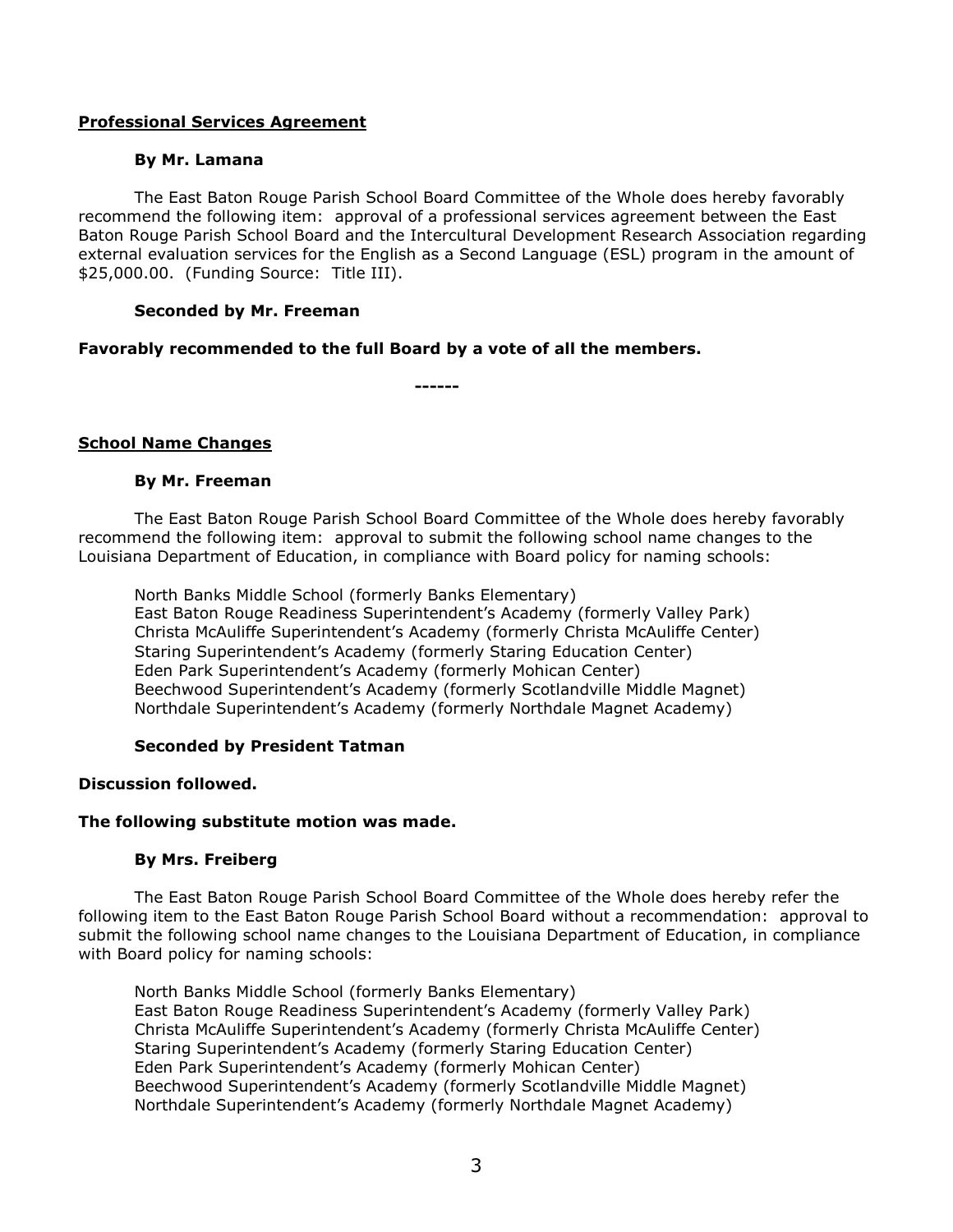# **Seconded by Mrs. Bernard**

**Approved for referral to the Board without a recommendation by a vote of all the members.**

**------**

### **Request to Accept Items #5, #6, and #7** *In Globo*

### **By Mrs. Freiberg**

Resolved, that, the East Baton Rouge Parish School Board does hereby take up Items #5, #6, and #7 *in globo.* 

### **Being no objection, the motion passed.**

### **Items #5, #6, and #7** *In Globo*

### **By Mrs. Freiberg**

The East Baton Rouge Parish School Board Committee of the Whole does hereby favorably recommend the following items *In Globo*:

- **Item #5:** approval of the Education Excellence Fund (EEF) Application to expend and/or withdraw project funds from the EEF account to support the following areas: assessment and curriculum, school and teacher collaboration, observation and feedback, instructional technology, and leader and teacher goal-setting.
- **Item #6:** approval of the Cecil Picard LA 4 Early Childhood Grant in the amount of \$4,946,400.00.
- **Item #7:** approval of the National FFA Foundation Living to Serve: Environmental Grant in the amount of \$2,000.00. (Recipient: Milton Wall – Northeast High School)

### **Seconded by Mr. Freeman and President Tatman**

### **Favorably recommended to the full Board by a vote of all the members.**

**------**

### **Executive Session**

### **By Ms. Ware-Jackson**

Resolved, that, the East Baton Rouge Parish Committee of the Whole does hereby go into Executive Session under the provisions of L.R.S. 42:17(A) (2).

### **Seconded by Mr. Arbour**

### **Unanimously adopted by vote of the members present.**